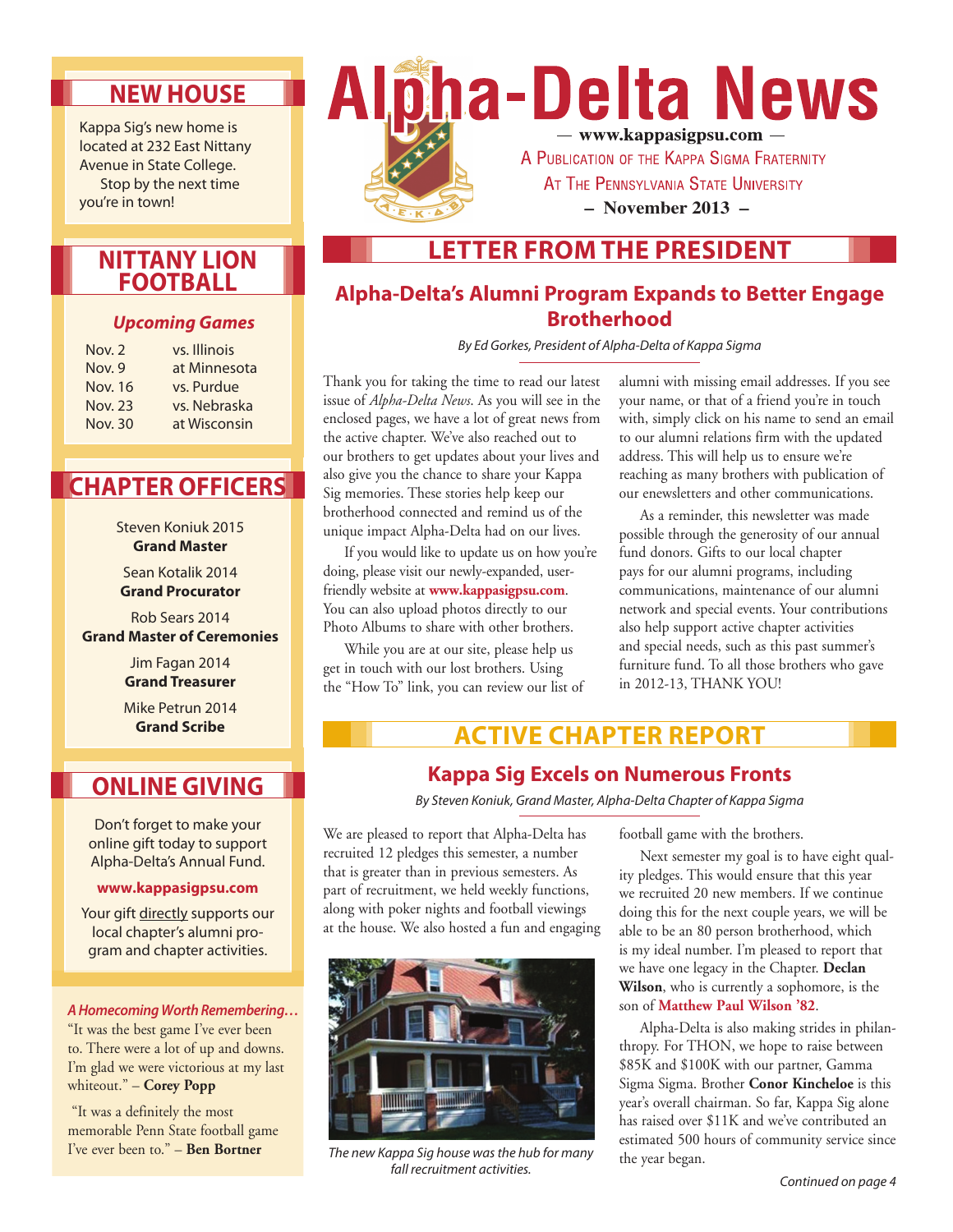# **Alumni Profile**

## **Tom McNulty '68 on Eating Salamanders and Missing the Sexual Revolution**

We'd like to extend a special thanks to Brother **Tom McNulty '68** for participating in this semester's alumni profile. Tom talks about undergrad life in the late 60s, his favorite traditions, and his life after leaving Happy Valley.

Tom reports: "I came to Penn State from New Jersey so I didn't have high school classmates or relatives on campus. I decided a fraternity was the easiest way to make friends, be involved in activities and learn to drink beer. I joined Kappa Sig because I met Jughead and Schweinberg, two widely divergent personalities. I figured if they could co-exist, I was sure to fit in someplace.

The mid and late 60s were tumultuous years with riots in cities, violent antiwar demonstrations, Civil Rights marches, and something called a sexual revolution. In sleepy State College I managed to miss most of it, especially that sexual thing. I concentrated on navigating the rigorous Journalism curriculum, picking up unattractive coeds at the Hub, and enjoying an occasional cold beverage with my fraternity brothers.

Memorable events at the House included the annual hay party, Spring Week festivities, the salamander-eating exhibition, and the tossing of small animals down the center stairwell.

I've worked in advertising my entire career and have been a principle in an agency since 1975. We closed our office a few

years ago when my partner retired but I continue to handle several accounts from home. It's easy and better than trying to live on Social Security.

For those who don't know, I wrote a novel, 'When the music stops.' It's available on Amazon.com in print or electronic form. Reviews from Kappa Sig readers have been

## **Alumni Q&A**

### **Tom Tatem '98 on the O'Brien Effect and How Football Connects Us Through the Years**

**Tom Tatem '98** just welcomed a son to go along with two big sisters and started a new job in January. Tom also just finished out the basement himself with a bar and seating for 12! Can anyone say happy hour in Jersey?

#### *What's the single most important thing you learned from your Kappa Sig experience?*

To take the time to enjoy life because the things that are fun in life seem to go by way too quickly.

#### *How have you stayed connected with Kappa Sig in your alumni years?*

I get back up for the football games and each summer 6-8 brothers and their families vacation together in the Outer Banks.

#### *What do you think of the new house?*

A house provides that space to experience dayto-day life as brothers. Not just getting together for a brother's meeting or IM game. You get to know people better and build a stronger

bond. I remember the old house on Highland and how it was a monstrosity and ugly as anything from the outside—*but* if you could see past that you'd see a great group of guys. It was an incredibly fun place to live, where so many things happened I could not list here … as I like being employed and married. When I retire, I'll write my book.

#### *What was your reaction to this season's 4 OT win over Michigan?*

It was probably the most exciting game I've ever been a part of at Beaver Stadium. A signature win was needed for O'Brien and having so many recruits on hand made it even more important. He's had a tremendous impact. From getting the guys to stay to building a solid team with all the limitations he has. I am just looking forward to when we can be ranked again and start talking bowl games!

*Reconnect with Tom at tommy\_tatem@yahoo.com.*



*Tom's book is currently available on Amazon.com.*

surprisingly favorable.

 I married my high school sweetheart, Andrea, shortly after graduation. She was a frequent 'import' and knows the old guys about as well as I do. We have two children and four grandkids, all of whom live in North Carolina.

 I remain friendly with many of my fraternity brothers. Being a Kappa Sig

truly does last a lifetime. Joining the House was one of the best decisions I ever made."

Tom currently resides in Florham Park, NJ. To learn more about Tom's book, go to http://sbpra.com/TCMcNulty.

*You can reconnect with Tom at glmcn@aol.com.*

# **Wish List**

## **The Best of Times Yields Many Lifelong Memories**

In the next year, we hope to accomplish the following with your support:

- • Furnish the house
- Increase communications
- Carry out more frequent alumni events
- Increase and improve relations with our active chapter
- Provide more opportunities for alumni to visit the new house

#### *Can you help us achieve these goals?*

Ways to help are varied! You can make a gift online at

**www.kappasigpsu.com** or by sending a check to the return address on this newsletter. If you don't have the capacity to make a gift this year, please consider reaching out to Ed Gorkes at egorkes@gmail.com to find out how you can donate your time and talents, too!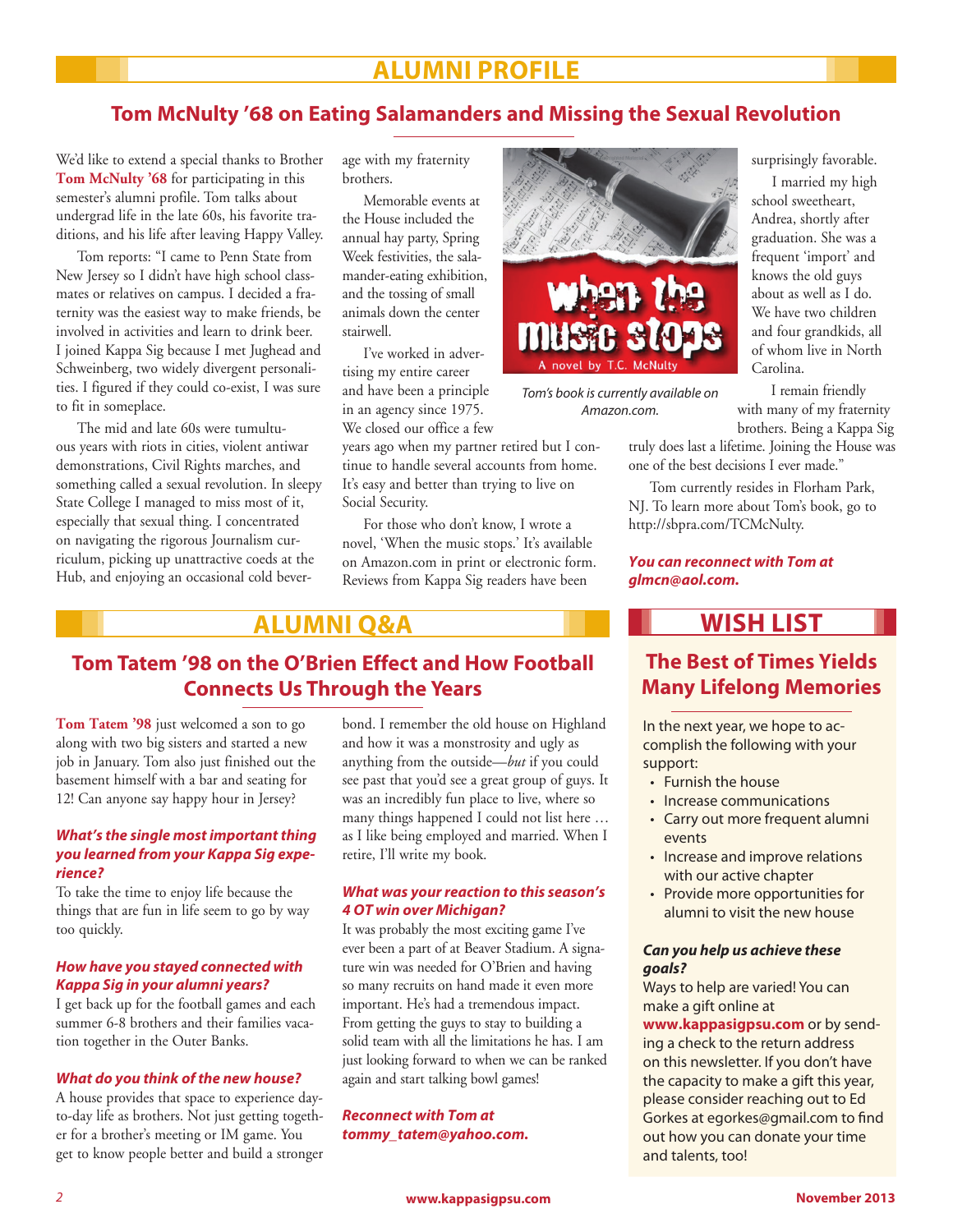# **Today's Greeks, Tomorrow's Leaders**

## **Our Honored Seniors Reflect on their Work Experiences and Kappa Sig's Growth**

*The Responsibilities of the Candy Man* Brother **Nick Douglas** bid farewell to the Alpha-Delta Chapter last spring to pursue

a co-op with the Hershey Company. Nick has been a very influential member in Alpha-Delta having served as Pledge Educator twice in addition to a term as Grand Master his sophomore year.



"I was initiated in the fall of 2010. Currently, I am a senior majoring in Supply Chain Management with a Minor in International Business. Last January, I started a six month co-op for The Hershey Company in Hershey, Pa., working in the Supply Planning Department. My role primarily consisted of managing production line output, arranging shipments to distribution facilities, and making sure that inventory levels were adequate at all of our customer's locations. The main focus of my position was to efficiently use inventory and cut transportation costs in order to minimize expenses for the company. The position proved to be challenging, but I enjoyed taking on the responsibilities that were assigned to me.

One cool piece of information is that my first assignment had me in charge of all shipments of Twizzler products on a global scale. So the next time you pick one up, think of the Alpha-Delta Chapter!"

#### *Getting Down and Dirty with Hurricane Irene*

**Mike McLean** returned from his co-op with Advance Testing Company in Campbell Hall, New York. He is happy to be re-united with all of

his Kappa Sigma brothers. Brother Mike has dedicated a great deal of his time as a student at Penn State to moving the Alpha-Delta Chapter forward having served as multiple positions including a term as Grand Procurator. We are all very excited to have such an influential member back on campus.

Brother McLean is a senior Civil Engineering major from Birdsboro, Pa. During his co-op, Mike performed commercial construction material testing and inspection on soils, aggregates, concrete, and reinforcing steel. For one of his projects during his three month tenure, Mike was responsible for inspecting soil compaction throughout a Hurricane Irene roadway restoration project that had an estimated project cost of over \$900,000. During the summer months, Brother McLean interned for URS (Ranked #2 on ENR's company of Top 150 Global Design Firms) as a Water Resources engineer. There he assisted to prepare riverine and coastal flood studies used by the Federal Emergency Management Agency (FEMA) for their National Flood Insurance Program.

Mike writes, "Coming back to the chapter and seeing the progress my brothers have made in one semester is nothing short of astonishing. We added a number of new brothers who are all hardworking gentleman. Without taking any school credits during the



fall '12 semester during my co-op, I will finish up my degree this fall and I couldn't be any more excited to see what a new house has in store. Over my four years as a brother I've seen this chapter take great strides into being one of the top fraternities on campus."

#### *Our Master of the Ritual Moves On*

Please join us in extending a fraternal congratulation to Brother **Rob Sears** for

becoming Alpha-Delta's first Master of the Ritual since the re-charter. Brother Rob's commitment to the ritual serves as an example to many younger brothers of the importance and feasibility in attaining



this great and distinguished honor.

Rob reflects, "Starting off as a brother in Kappa Sigma, I never thought that I'd become a master of the ritual. Having known what it entailed, it seemed an impossible task. When our Alumni Advisor Chad Joyce asked me upon my election to GMC if I was planning to become a Master, at first I thought he was joking. But as I began to learn more and more of the ritual it seemed that mastery was in reach. When I attended Conclave in Las Vegas this summer, it was an honor to have my name called along with the other 50 some odd brothers who also had become masters that year. I simply hope that more brothers from Alpha-Delta will follow in my footsteps as this chapter continues to grow to be the best at both Penn State and within the Kappa Sigma Fraternity worldwide."

# **Communications**

## **Email Crisis! We're Missing Email Addresses for More Than Half of our Members**

We need your help! More than half of our alumni brothers are missing from our list of email addresses, which means that they aren't receiving our monthly eletters or other electronic communications. Please help us to reach our brothers more frequently and cost-effectively by reviewing our lost email list at **www.kappasigpsu.com** or by forwarding any email

addresses of alumni to content@affinityconnection.com. Rest assured that our database is used solely for chapter communications.

The more email addresses we have, the more money we can save on paper and postage to keep you in the loop throughout the year. Thanks for helping us to stay connected!